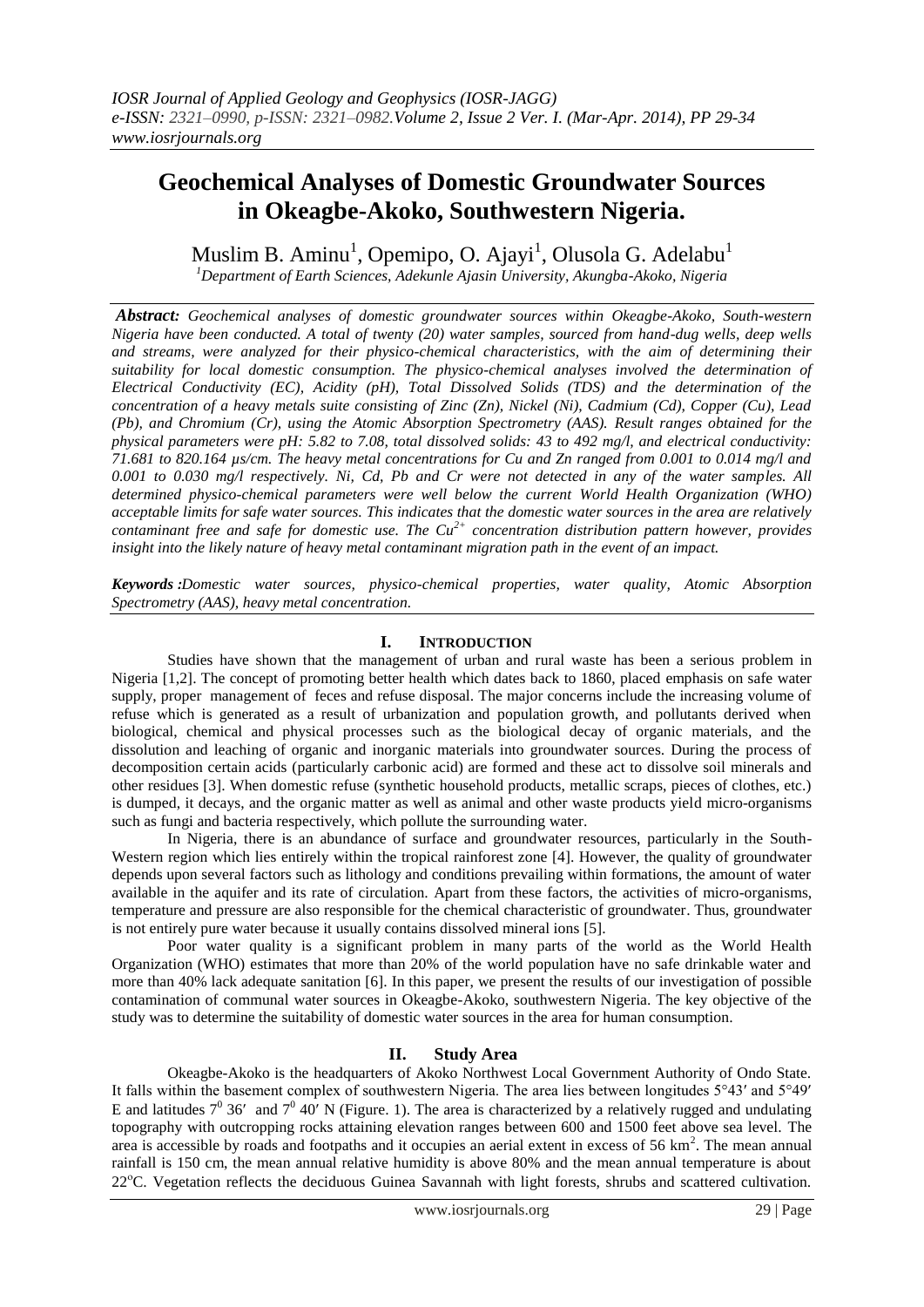The area is well drained by numerous perennial and seasonal streams and streamlets. The rock suite within the area consists mainly of gneissic rocks (grey gneiss, granite gneiss, biotitic gneiss) and charnokites. The area is believed to have undergone at least two episodes of metamorphism and subsequent brittle deformation [7,8]. This has given rise to intense folding and fracturing of the rock suites. The predominant geologic strike is NW-SE. Trend direction for fold hinges is bipolar with a predominant WNW-ESE trend and a minor N-S trend. Fracture orientation on the other hand is strongly unipolar with an essentially N-S trend [9]. Aquifer types within such areas are restricted to fracture zones and regions of deep weathering [10].



**Fig 1**: Map of Ondo State Showing the study area Okeagbe-Akoko.



**Fig. 2**: Street map of Okeagbe-Akoko. Sample collection points are shown as streams (green squares), handdug well (purple triangles) and deep wells (red spheres).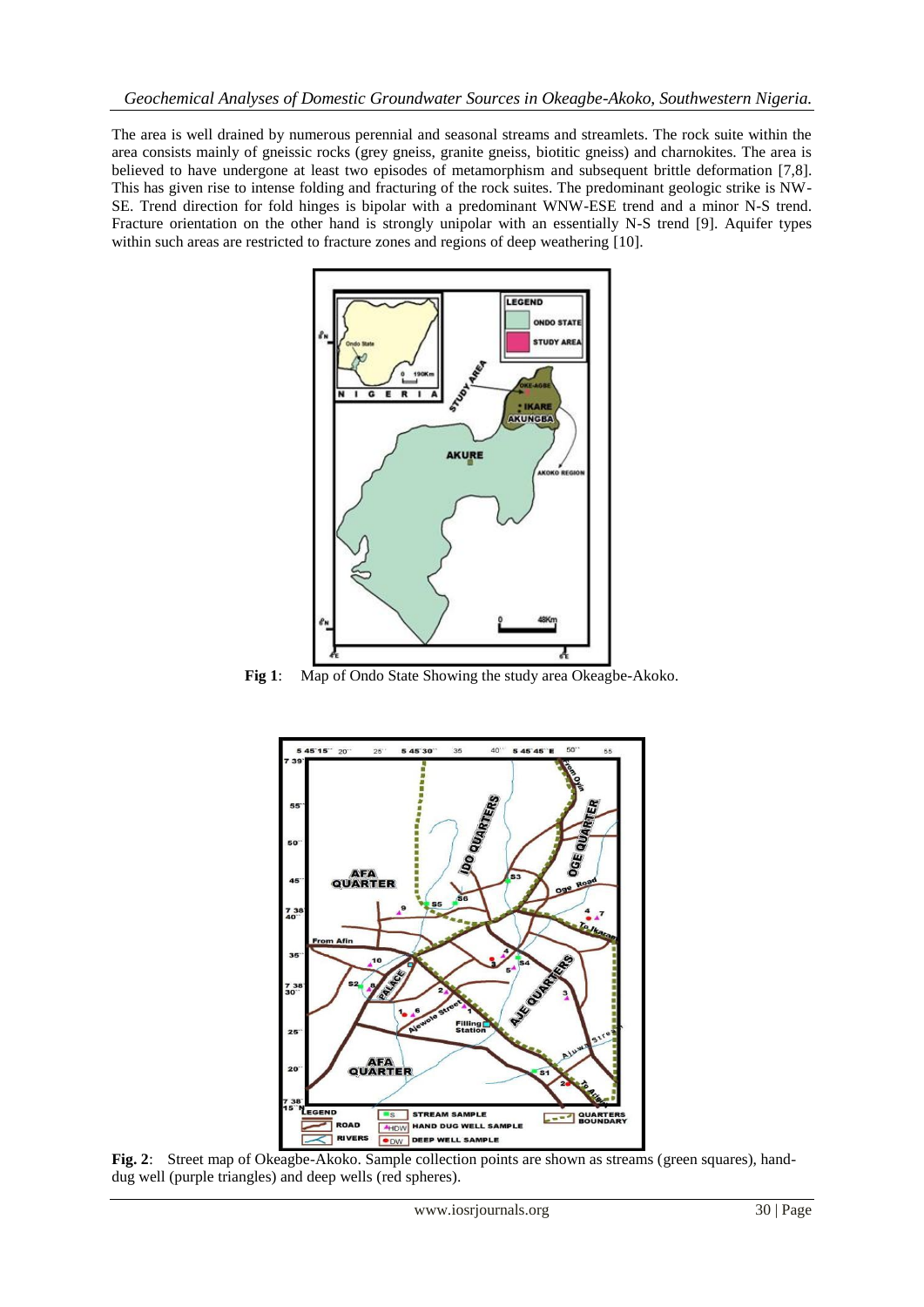

**Fig. 3**: Most of domestic water sources in and around Okeagbe-Akoko are exposed to the atmosphere and therefore susceptible to surface contaminants from indiscriminate waste disposal and improper fecal discharge. (a) Deep well, (b) Stream and (c) Hand-dug well.

The WHO has developed a series of normative guidelines for assessment of health risk and hazards through water (See Table 1). These principal guidelines are intended to assist countries in establishing effective national or regional strategies and standards. The physical parameters such as pH, EC, TDS with other heavy metal concentrations should be within the WHO acceptable standards. Therefore, the results of the current analyses are compared with WHO 2012 set standards in order to evaluate the groundwater quality and suitability for domestic use in the study area.

### **III. Discussion**

Table 2 gives the detailed results of physico-chemical analyses conducted on the water samples while Table 3 gives the ranges and spread of pH, conductivity and total dissolved solids according to water sources type.

pH values obtained range from 5.84 to 7.08. Stream samples show the highest pH variation of all three sources, ranging from 5.84 to 7.04 (a spread of 1.2) while deep wells have the narrowest range of 6.47 to 7.08 (a spread of 0.61). This trend is expected and can be attributed to the exposure of stream sources to the free surface. This makes them more susceptible to contaminant influence and hence broadens the range of acidity. Nonetheless, all pH values obtained were neutral to acidic. This indicates the presence of free carbon IV and that the inorganic carbon exists almost entirely as bicarbonate ion [11]. pH values for deep wells are generally within the WHO standards for safe drinking water. However, half of stream samples tested and half of the samples from HDW gave pH values not within the WHO range of 6.5 – 8.5. This could pose a health risk to inhabitants within the area as these sources make up the bulk of domestic water sources within the area.

The total dissolved solids (TDS) ranges from 43 to 492 mg/l and conductivity of water samples taken ranges between 71.681-820.164  $\mu$ Scm<sup>-1</sup>. TDS concentration and conductivity are highest for HDW with values ranging from 170 to 492 mg/l and 220 to 820.2 μS/cm respectively and averages of 303.4 mg/l and 492.4 μS/cm. The lowest values are for stream samples with values in the ranges of 43 to 372 mg/l and 71.7 to 560.1 μS/cm and averages of 214.5 mg/l and 313.1 μS/cm for TDS and conductivity respectively. There is an obvious correlation between TDS and conductivity. The conductivity of a solution is a function of both the total amount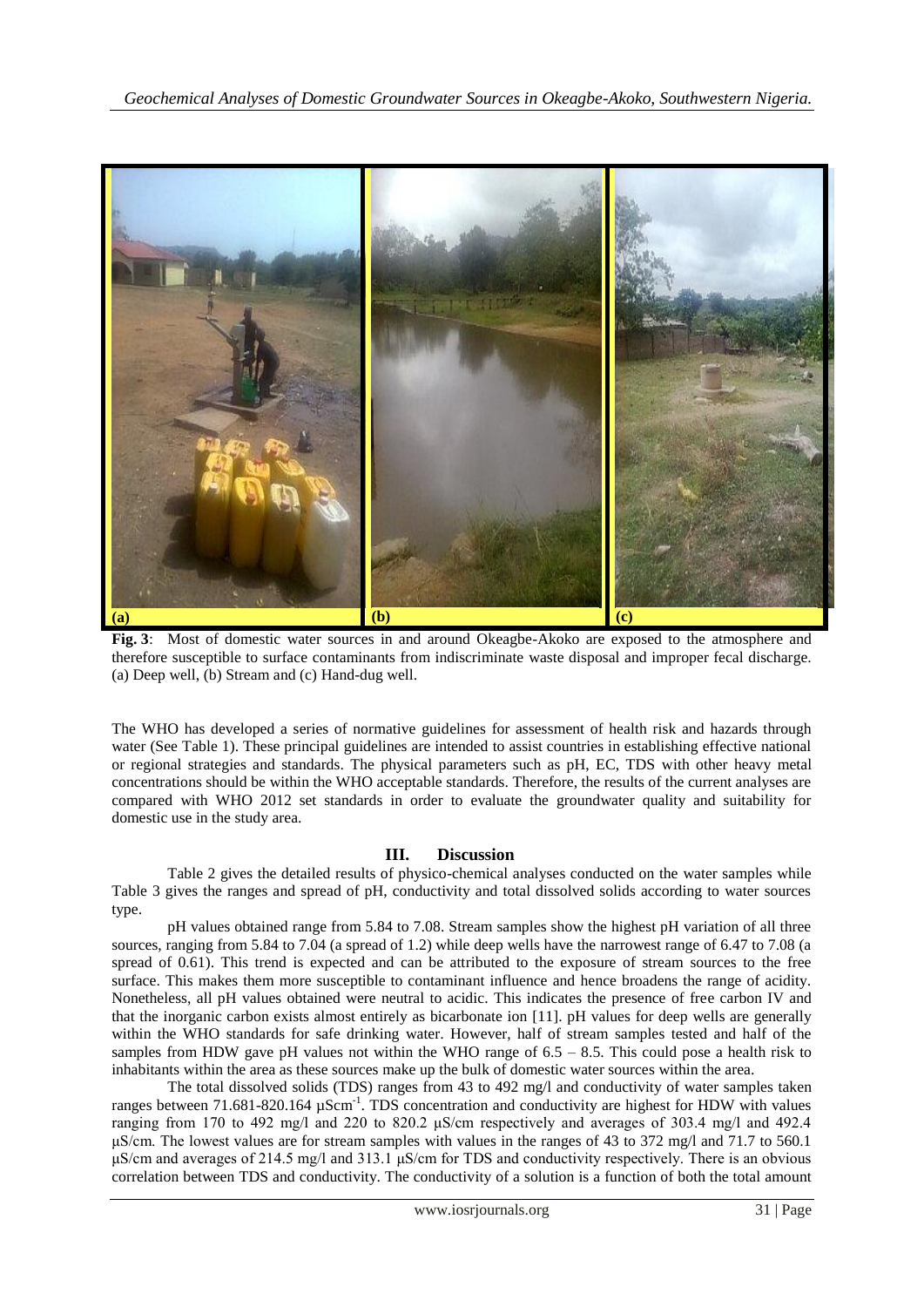of salts in solution and salt ionization. We attribute higher TDS and conductivity of HDW relative to samples from other sources to the fact that HDW abstract water principally from the weathered rock column (overburden). This usually contains greater amounts of salts which are released during weathering of the parent rock. On the other hand, deep wells in basement terrains generally abstract water from within the relatively unweathered fractured basement. Weathering in this column is minimal (with the exception of fractures) and therefore, water in this column contains lower amounts of released salts. We attribute the lower TDS and conductivity values obtained from stream samples to the effect of heavy leaching of the surficial material on the stream bed. The continuous vigorous flow of water through the stream channel would engender the removal of the salts released during weathering from the channel.

All samples tested, irrespective of source, have TDS and conductivity values which fall within the WHO standards of 500 mg/l and 1000 μS/cm respectively. It is therefore expected that the salt concentrations and conductivity levels of water sources within Okeagbe-Akoko pose no health risks to local who utilize them for domestic consumption.

| <b>Parameter</b>             | Unit                  | Maximum          | <b>Indicated Health Impact</b>                                                                                                        |  |  |  |  |
|------------------------------|-----------------------|------------------|---------------------------------------------------------------------------------------------------------------------------------------|--|--|--|--|
|                              |                       | <b>Permitted</b> |                                                                                                                                       |  |  |  |  |
|                              |                       | <b>Levels</b>    |                                                                                                                                       |  |  |  |  |
| Copper (Cu)                  | mg/1                  | 2                | Gastro-intestinal disorder                                                                                                            |  |  |  |  |
| Lead (Pb)                    | mg/1                  | 0.01             | Cancer, interference with Vitamin D metabolism, affects mental<br>development in infants, toxic to the central and peripheral nervous |  |  |  |  |
|                              |                       |                  | systems.                                                                                                                              |  |  |  |  |
| Cadmium (Cd)                 | mg/1                  | 0.003            | Toxic to the kidney                                                                                                                   |  |  |  |  |
| Chromium $(Cr)$              | mg/1                  | 0.05             | Cancer                                                                                                                                |  |  |  |  |
| Nickel (Ni)                  | mg/1                  | 0.02             | Possibly carcinogenic                                                                                                                 |  |  |  |  |
| $\text{Zinc}(\text{Zn})$     | $\mathcal{F}$<br>mg/1 |                  | Nausea, cramps, diarrhea, and associated headaches.                                                                                   |  |  |  |  |
| pH                           |                       | $6.5 - 8.5$      | Rusting, cancer                                                                                                                       |  |  |  |  |
| Conductivity                 | $\mu$ S/cm            | 1000             | Anemia, liver, kidney or spleen damage, changes in blood                                                                              |  |  |  |  |
| Dissolved<br>Total<br>Solids | mg/1                  | 500              | Stomach discomfort                                                                                                                    |  |  |  |  |

**Table 1**: Summary of Physical and Chemical Characteristics and WHO (2012) standards for drinking water

**Table 2**: Results of pH, Electrical conductivity (EC), Total dissolved solids (TDS) and heavy metal concentrations for water samples taken from Okeagbe-Akoko. Ni, Cd, Pb and Cr were not detected in any of the samples. WHO standard limits for Zn and Cu are 3 and 2 mg/l respectively. (HDW = Hand Dug Well. DW = Deep Well. S = Stream). pH values (largely for stream and hand dug well samples) not within the WHO limits are highlighted bold.

| <b>Sample</b>  | Sample Id                       |                          | <b>Location coordinates</b> |      | Conductivity | <b>Total</b>                      | $\mathbf{Zn}^{2+}$ | $Cu2+$ |
|----------------|---------------------------------|--------------------------|-----------------------------|------|--------------|-----------------------------------|--------------------|--------|
| <b>Number</b>  |                                 | Latitude                 | Longitude                   |      | $(\mu S/cm)$ | <b>Dissolved</b><br>Solids (mg/l) |                    |        |
|                |                                 |                          |                             |      |              |                                   | (mg/l)             | (mg/l) |
| -1             | S1 DW                           | N7 <sup>0</sup> 38.4334' | E5 <sup>0</sup> 45.5194'    | 6.95 | 530.1        | 318                               |                    | 0.001  |
| $\overline{2}$ | S <sub>2</sub> H <sub>D</sub> W | N7 <sup>0</sup> 38.5324' | $E5^{0}45.6733'$            | 6.86 | 616.8        | 370                               | 0.001              | 0.003  |
| 3              | S3 HDW                          | N7 <sup>0</sup> 38.4463' | E5 <sup>0</sup> 45.6081'    | 6.40 | 820.2        | 492                               |                    | 0.006  |
| $\overline{4}$ | S4S                             | N7 <sup>0</sup> 38.3306' | $E5^{0}46.0299'$            | 6.20 | 71.7         | 43                                |                    | 0.006  |
| 5              | S5S                             | $N7^{0}38.0473'$         | $E5^{0}45.8948'$            | 6.99 | 100.0        | 60                                | 0.030              | 0.006  |
| 6              | S6 DW                           | $N7^{0}38.2746'$         | E5 <sup>0</sup> 45.7872'    | 7.08 | 366.7        | 220                               |                    | 0.007  |
| $\overline{7}$ | S7 DW                           | $N7^{0}38.6116'$         | $E5^{0}45.6697'$            | 6.47 | 570.1        | 342                               |                    | 0.011  |
| 8              | S8 HDW                          | N7 <sup>0</sup> 38.5998' | E5 <sup>0</sup> 45.7095'    | 6.00 | 641.8        | 385                               |                    | 0.009  |
| 9              | S9 HDW                          | $N7^{0}38.5185'$         | $E5^{0}45.7948'$            | 6.59 | 620.1        | 372                               |                    | 0.008  |
| 10             | S10 HDW                         | $N7^{0}38.5460'$         | $E5^{0}45.7439'$            | 6.52 | 440.1        | 264                               |                    | 0.009  |
| 11             | S11 S                           | N7 <sup>0</sup> 38.8384' | E5 <sup>0</sup> 45.5202'    | 6.87 | 458.4        | 275                               |                    | 0.010  |
| 12             | S12S                            | $N7^{0}39.1291'$         | $\overline{E5}^{0}45.7517'$ | 5.84 | 353.4        | 372                               |                    | 0.011  |
| 13             | S <sub>13</sub> DW              | N7 <sup>0</sup> 38.9932' | E5 <sup>0</sup> 45.7984'    | 6.87 | 363.4        | 218                               |                    | 0.012  |
| 14             | S <sub>14</sub> HDW             | N7 <sup>0</sup> 38.4047' | E5 <sup>0</sup> 45.4923'    | 6.20 | 510.1        | 306                               |                    | 0.012  |
| 15             | S15 HDW                         | $N7^{0}38.3086'$         | $E5^{0}45.3958'$            | 6.42 | 338.4        | 203                               |                    | 0.012  |
| 16             | S <sub>16</sub> HDW             | N7 <sup>0</sup> 38.4259' | E5 <sup>0</sup> 45.3196'    | 5.98 | 433.4        | 260                               |                    | 0.013  |
| 17             | S17 HDW                         | N7 <sup>0</sup> 38.3793' | E5 <sup>0</sup> 45.2907'    | 7.02 | 283.4        | 170                               |                    | 0.013  |
| 18             | S18 HDW                         | N7 <sup>0</sup> 38.2779' | E5 <sup>0</sup> 45.5644'    | 6.82 | 220.0        | 212                               |                    | 0.014  |
| 19             | S <sub>19</sub> S               | $N7^{0}38.4161'$         | E5 <sup>0</sup> 45.7252'    | 6.39 | 335.1        | 201                               |                    | 0.014  |
| 20             | S20S                            | $N7^{0}38.6771'$         | E5 <sup>0</sup> 45.8041'    | 7.04 | 560.1        | 336                               |                    | 0.013  |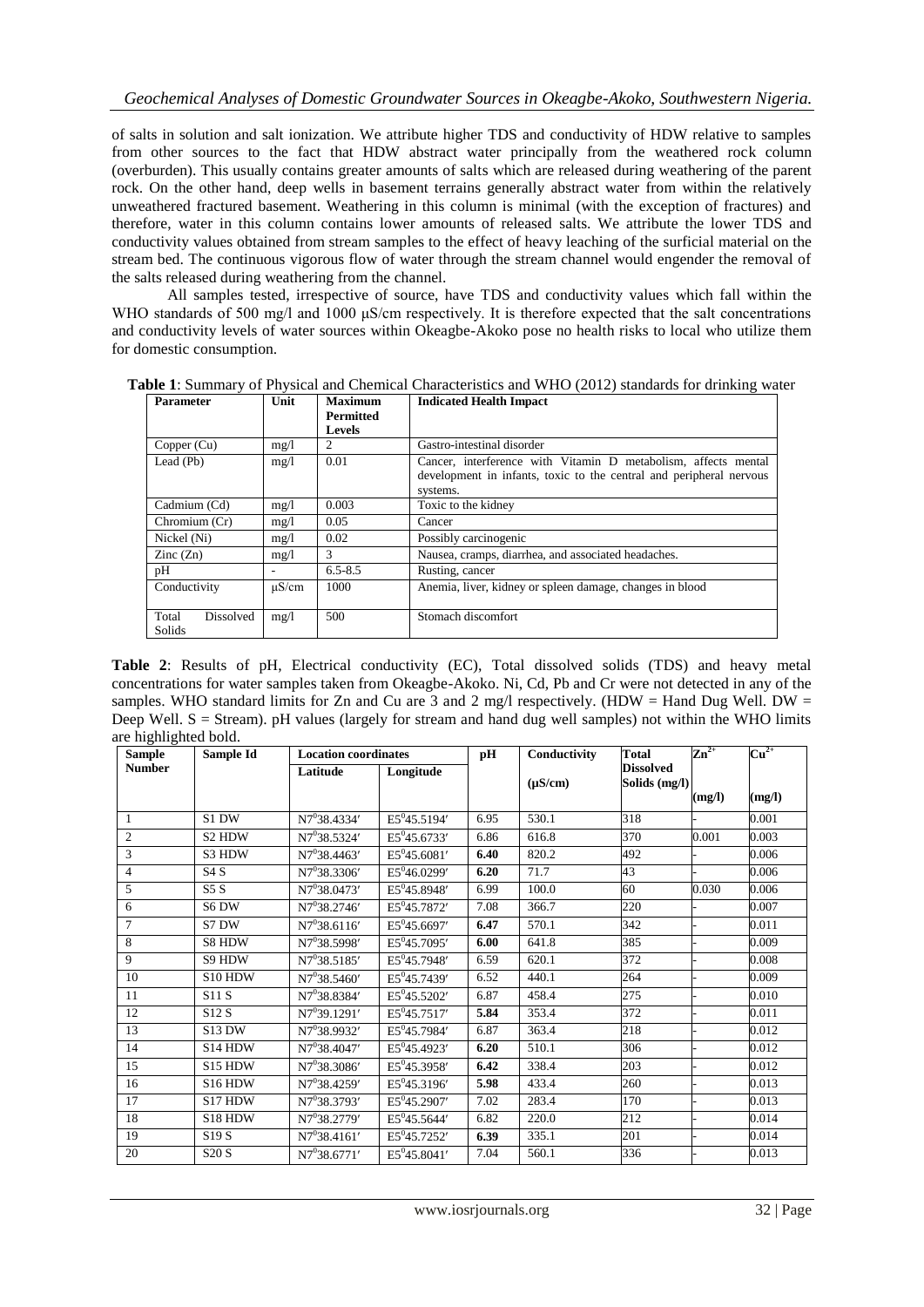| values for pri, LC and TDS. |               |        |      |                      |        |       |                               |        |       |  |  |
|-----------------------------|---------------|--------|------|----------------------|--------|-------|-------------------------------|--------|-------|--|--|
| Sample                      | pH            |        |      | Conductivity (uS/cm) |        |       | Total dissolved Solids (mg/l) |        |       |  |  |
| source                      | Range         | Spread | Mean | Range                | Spread | Mean  | Range                         | Spread | Mean  |  |  |
| <b>DW</b>                   | $6.47 - 7.08$ | 0.61   | 6.84 | $363.4 - 570.1$      | 206.7  | 457.6 | $218 - 342$                   | 134    | 274.5 |  |  |
| <b>HDW</b>                  | $5.98 - 7.02$ | .04    | 6.48 | $220 - 820.2$        | 600.2  | 492.4 | $170 - 492$                   | 322    | 303.4 |  |  |
|                             | $5.84 - 7.04$ | .20    | 6.55 | $71.7 - 560.1$       | 488.4  | 313.1 | $43 - 372$                    | 329    | 214.5 |  |  |

**Table 3**: Summary of physical test results; range from minimum to maximum, size of the spread and mean values for pH, EC and TDS.



**Fig. 4**: Contour map of Cu concentrations in the study area. Low Cu Concentration trend (red arrow) strongly coincides with the principal WNW-ESE geologic strike direction within the study area suggesting that heavy metal ion migration within the area is strongly influenced by geologic strike.

Pb, Cr, Ni and Cd were undetected in all samples. Zn was detected in very low concentrations of 0.001 mg/l and 0.03 mg/l in two samples, a HDW and a stream sample. These values are well below the maximum limit of 3 mg/l set by WHO. We conclude that the Zn concentration in domestic water sources in the study area present no health risk to the locals who utilize it. Cu was detected, though also in relatively low concentrations in all samples. Concentration ranged from 0.001 to 0.014 mg/l. This also is well below the WHO standard limit of 2 mg/l. We again conclude that Cu concentrations in domestic water sources in the study areas would pose no health risk to the locals. However, the distribution map (figure 4) of Cu concentration shows a strong congruence between preferential Cu concentration and the regional geologic strike of the suite of rocks within the area. Strikes measured on outcropping rocks in the area indicate an approximately WNW – ESE trend. This strongly coincides with a low Cu concentration path seen straddling the area in a nearly NW – SE. This straddle appears as a low concentration barrier which separates higher concentration regions to the NE and SW of the area. This would indicate that Cu concentrations and possibly migration trends in the area is controlled by geologic strike. In the event therefore, of heavy ion contamination in the area, it can be expected that plume migration will be along the predominant WNW – ESE geologic strike direction. This insight could prove valuable for contaminant containment and remediation future.